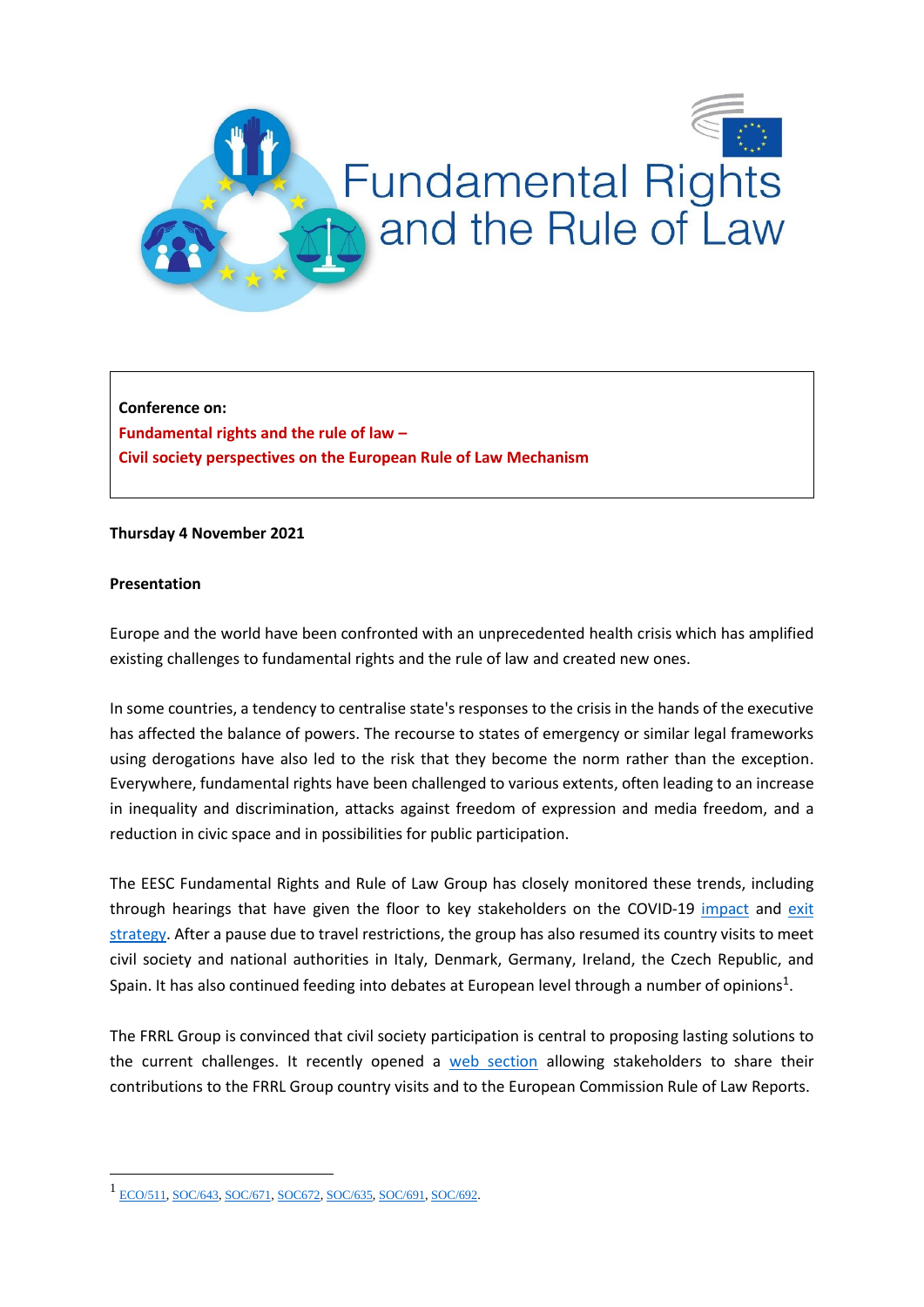This conference of the FRRL Group will be organised with the same perspective of contributing to a shared culture of fundamental rights and the rule of law through civil society participation. The conference will bring together civil society (including social partners) representatives, EU institutions, and other stakeholders to discuss the main developments in the EU in 2020-2021.

It will offer a space for dialogue amongst stakeholders which contributed to the FRRL Group country visits carried out in 2020-2021 and to the first two Rule of Law Reports published by the European Commission i[n September 2020](https://ec.europa.eu/info/policies/justice-and-fundamental-rights/upholding-rule-law/rule-law/rule-law-mechanism/2020-rule-law-report_en) an[d July 2021](https://ec.europa.eu/info/policies/justice-and-fundamental-rights/upholding-rule-law/rule-law/rule-law-mechanism/2021-rule-law-report_en) (the European Rule of Law Mechanism).

The 2021 Rule of Law Report, including its 27 country chapters, presented positive and negative developments across the Member States in four key areas for the rule of law: the justice system, the anti-corruption framework, media pluralism and other institutional issues related to checks and balances.

These four key themes will provide a framework for the discussions of the day, in particular the parallel breakout sessions:

- **•** Justice
- Corruption
- Media
- Checks and balances.

## **Background**

The [FRRL Group](https://www.eesc.europa.eu/en/sections-other-bodies/other/group-fundamental-rights-and-rule-law) was created in 2018 as a horizontal body within the European Economic and Social Committee, and was tasked with enhancing the contribution of organised civil society to strengthening fundamental rights, democracy and the rule of law and responding to the shrinking civic space for civil society organisations. Its work is structured around an approach that covers areas that are considered particularly important and relevant to the work of the EESC: freedom of association, freedom of assembly, freedom of expression and freedom of the media, discrimination, and the rule of law as the guarantor of fundamental rights as they relate to all civil society organisations, including social partners.

The conference is the second organised by the FRRL group and follows on from a similar event held in 2019 at which participants discussed *[Trends in the EU from a civil society perspective.](https://www.eesc.europa.eu/en/agenda/our-events/events/fundamental-rights-and-rule-law)* Participants particularly discussed the themes of "Media and narratives around fundamental rights and the rule of law", "Civic space", and "Discriminated groups". The results of the discussions fed into the first [synthesis report](https://www.eesc.europa.eu/sites/default/files/files/qe-02-20-156-en-n.pdf) issued by the FRRL Group in June 2020, which highlighted trends in the EU based on the first seven country visits led by the Group.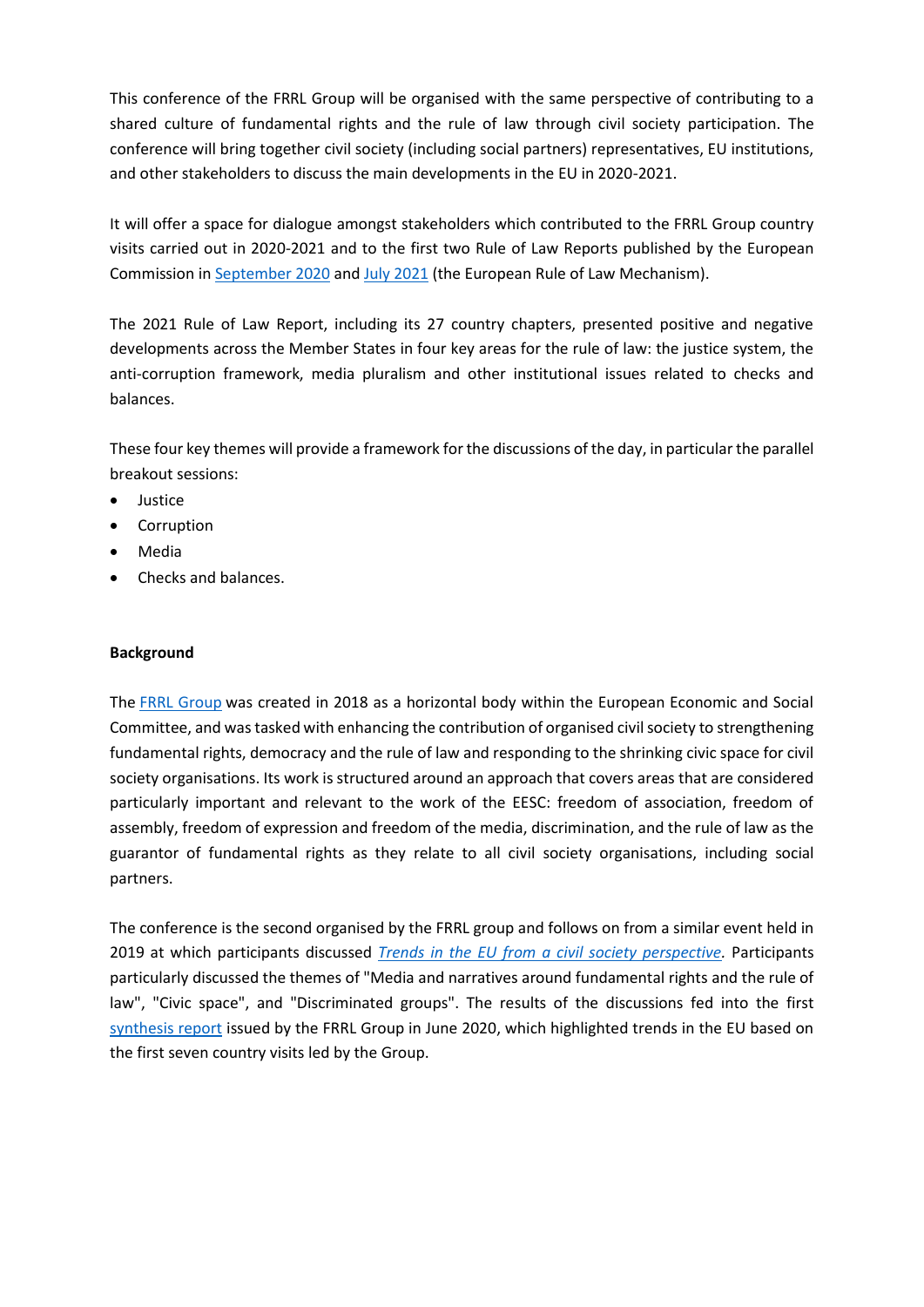# **Programme**

| 09            | - On line tests and coffee -                                                                                                          |  |  |  |
|---------------|---------------------------------------------------------------------------------------------------------------------------------------|--|--|--|
| a.m.          |                                                                                                                                       |  |  |  |
|               |                                                                                                                                       |  |  |  |
| 10            | <b>Opening Session</b>                                                                                                                |  |  |  |
| a.m.          | [Room: JDE 62 - interpretation: ES EN FR DE]                                                                                          |  |  |  |
|               | Moderation: Florence Ranson, REDComms                                                                                                 |  |  |  |
|               | Welcome                                                                                                                               |  |  |  |
|               | Giulia Barbucci, Vice-President of the EESC - remotely                                                                                |  |  |  |
|               |                                                                                                                                       |  |  |  |
|               | Defending Rule of Law in the EU - Keynote speakers                                                                                    |  |  |  |
|               | Gašper Dovžan, State Secretary at the Slovenian Ministry of Foreign Affairs State                                                     |  |  |  |
|               | Secretary - remotely                                                                                                                  |  |  |  |
|               | Florian Geyer, Head of Unit 'Justice and Rule of Law', Directorate-General for<br>$\bullet$                                           |  |  |  |
|               | Justice and Consumers (DG JUST)                                                                                                       |  |  |  |
|               |                                                                                                                                       |  |  |  |
| 10:45<br>a.m. | Main trends in Europe: a discussion on national experiences and European perspectives<br>[Room: JDE 62 - interpretation: ES EN FR DE] |  |  |  |
|               | Presentation: Cristian Pîrvulescu, President of the EESC FRRL Group                                                                   |  |  |  |
|               | <b>Moderation: Florence Ranson, REDComms</b>                                                                                          |  |  |  |
|               | <b>Justice</b>                                                                                                                        |  |  |  |
|               | - Rebecca Schonenbach, Veto! Für den Rechtsstaat e.V., Germany                                                                        |  |  |  |
|               | Zara Iqbal, International Bar Association Human Rights Institute (IBAHRI)                                                             |  |  |  |
|               | <b>Media</b>                                                                                                                          |  |  |  |
|               | - Matthew Caruana Galizia, Daphne Caruana Galizia Foundation, Malta                                                                   |  |  |  |
|               | - Renate Schroeder, European Federation of Journalists (EFJ)                                                                          |  |  |  |
|               | Corruption                                                                                                                            |  |  |  |
|               | - Sándor Léderer, Kmonitor, Hungary                                                                                                   |  |  |  |
|               | - Nicholas Aiossa, Transparency International                                                                                         |  |  |  |
|               | <b>Checks and balances</b>                                                                                                            |  |  |  |
|               | - Maria Ventegodt, Danish Institute for Human Rights, Denmark - remotely                                                              |  |  |  |
|               | - Linda Ravo, Civil Liberties Union for Europe (Liberties)                                                                            |  |  |  |
|               |                                                                                                                                       |  |  |  |
| 12:45         | - Lunch break -                                                                                                                       |  |  |  |
| p.m.          |                                                                                                                                       |  |  |  |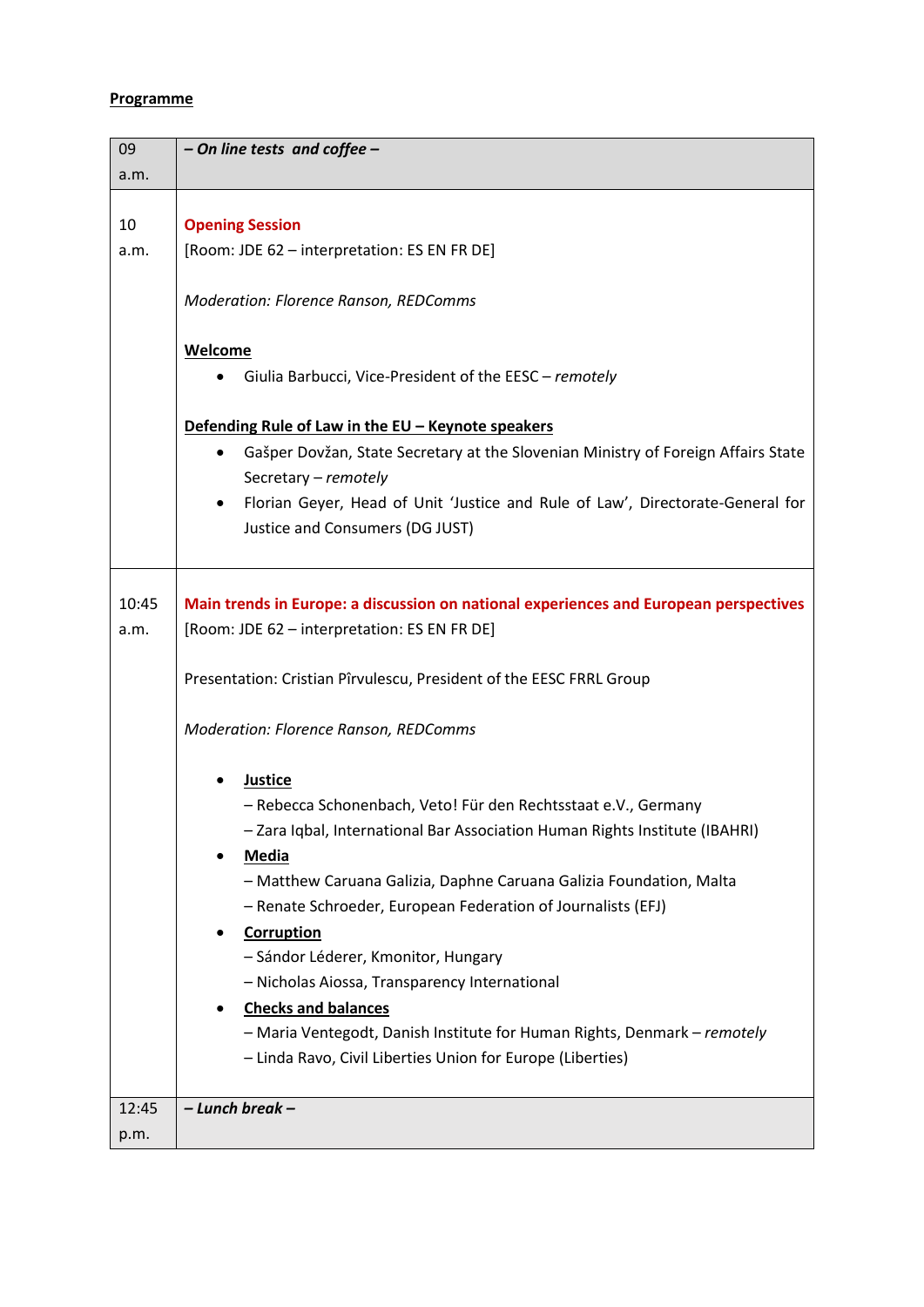| <b>Justice</b>                                                                                                                                                                                                                                                                                                                                                  | <b>Corruption</b>                                                                                                                                                                                                                                                                                                                                                                                                                                     |                                                                                                                                                                                                                                                                                                                                                    | Main trends in Europe - Experience sharing                                                                                                                                                                                                                                                                                                                                                                   |  |  |  |  |
|-----------------------------------------------------------------------------------------------------------------------------------------------------------------------------------------------------------------------------------------------------------------------------------------------------------------------------------------------------------------|-------------------------------------------------------------------------------------------------------------------------------------------------------------------------------------------------------------------------------------------------------------------------------------------------------------------------------------------------------------------------------------------------------------------------------------------------------|----------------------------------------------------------------------------------------------------------------------------------------------------------------------------------------------------------------------------------------------------------------------------------------------------------------------------------------------------|--------------------------------------------------------------------------------------------------------------------------------------------------------------------------------------------------------------------------------------------------------------------------------------------------------------------------------------------------------------------------------------------------------------|--|--|--|--|
|                                                                                                                                                                                                                                                                                                                                                                 |                                                                                                                                                                                                                                                                                                                                                                                                                                                       | <b>Media</b>                                                                                                                                                                                                                                                                                                                                       | <b>Checks and balances</b>                                                                                                                                                                                                                                                                                                                                                                                   |  |  |  |  |
| [Room: JDE 60-<br>language: EN]<br>Moderation:<br>José Antonio<br>Moreno Diaz,<br>Member of the EESC<br><b>FRRL Group</b>                                                                                                                                                                                                                                       | [Room: JDE 63 -<br>interpretation: EN<br>FR]<br>Moderation:<br>Isabel Caño<br>Aguilar, EESC<br><b>Member</b>                                                                                                                                                                                                                                                                                                                                          | [Room: JDE 61 -<br>language: EN]<br>Moderation:<br>Christian Moos,<br>Member of the EESC<br><b>FRRL Group</b>                                                                                                                                                                                                                                      | [Room: JDE 62 -<br>interpretation: ES EN<br>FR DE]<br>Moderation:<br>Helena de Felipe<br>Lehtonen,<br>Vice-President of the<br><b>EESC FRRL Group</b>                                                                                                                                                                                                                                                        |  |  |  |  |
| Framing:                                                                                                                                                                                                                                                                                                                                                        | Framing:                                                                                                                                                                                                                                                                                                                                                                                                                                              | Framing:                                                                                                                                                                                                                                                                                                                                           | Framing:                                                                                                                                                                                                                                                                                                                                                                                                     |  |  |  |  |
| · Stefano Mallia,<br>President of the<br><b>EESC Employers</b><br>Group $(I)$ –<br>remotely<br>• Róisín Pillay,<br>International<br>Commission of<br>Jurists (ICJ) -<br>remotely<br>· Simone Cuomo,<br><b>Council of Bars</b><br>and Law Societies<br>of Europe (CCBE)<br>- remotely<br>• Colin Smith, the<br>Bar of Ireland -<br>remotely<br><b>Discussion</b> | • MEP Ramona<br>Strugariu<br>(Romania, Renew<br>Europe), EP<br>intergroup on<br>$corruption -$<br>remotely<br>$\bullet$ Cristian<br>Pîrvulescu,<br>President of the<br><b>EESC FRRL Group</b><br>• Bilyana<br>Wegertseder,<br><b>Bulgarian</b><br>Institute for Legal<br>Initiatives $(BILI)$ –<br>remotely<br>· Lukáš Kraus,<br>Frank Bold'<br>NGO/Reconstruct<br>ion of the State<br>project (Czech<br>Republic) –<br>remotely<br><b>Discussion</b> | · Oliver Röpke,<br>President of the<br><b>EESC Workers</b><br>Group (II)<br>· Julie Majerczak,<br>Reporters without<br>Borders (RSF)<br>· Isabella Splendore,<br>Federazione<br>Italiana Editori<br>Giornali (FIEG) -<br>remotely<br>· Elda Brogi, Centre<br>for Media<br>Pluralism and<br>Media Freedom<br>(CMPF) - remotely<br><b>Discussion</b> | · Séamus Boland,<br>President of the<br><b>EESC Diversity</b><br>Europe Group (III)<br>• Alexandrina<br>Najmowicz,<br>European Civic<br>Forum - remotely<br>· Stefan Clauwaert,<br>European Trade<br>Union<br>Confederation<br>(ETUC) – remotely<br>· Claudiu Crăciun,<br><b>National University</b><br>of Political Studies<br>and Public<br>Administration<br>(Romania) -<br>remotely<br><b>Discussion</b> |  |  |  |  |
|                                                                                                                                                                                                                                                                                                                                                                 |                                                                                                                                                                                                                                                                                                                                                                                                                                                       |                                                                                                                                                                                                                                                                                                                                                    |                                                                                                                                                                                                                                                                                                                                                                                                              |  |  |  |  |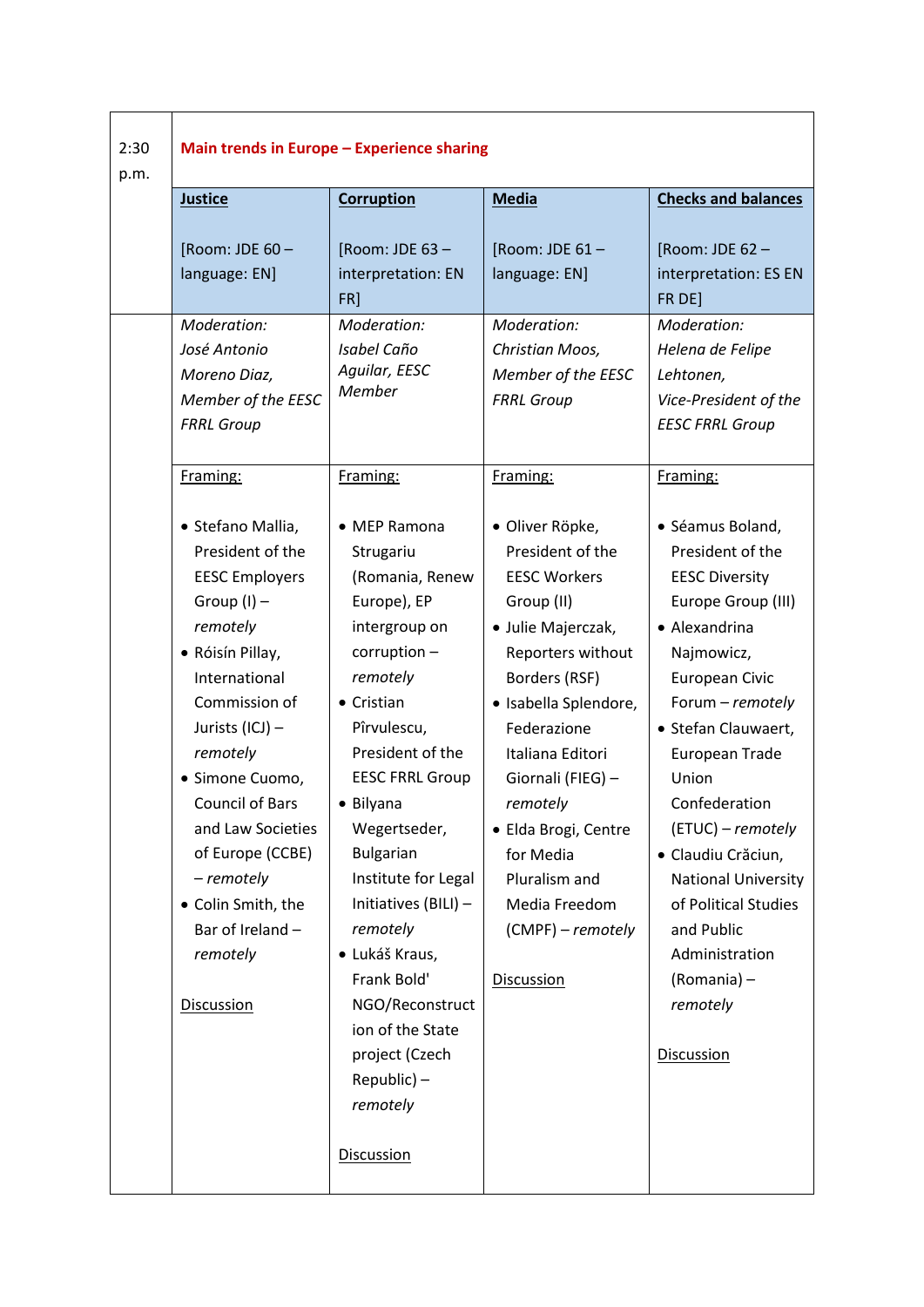| 4 p.m. | - Coffee break -                                                                        |  |  |  |
|--------|-----------------------------------------------------------------------------------------|--|--|--|
|        |                                                                                         |  |  |  |
| 4:30   | <b>Concluding Session</b>                                                               |  |  |  |
|        | [Room: JDE 62 - interpretation: ES EN FR DE]                                            |  |  |  |
|        |                                                                                         |  |  |  |
|        | Moderation: Florence Ranson, REDComms                                                   |  |  |  |
|        |                                                                                         |  |  |  |
|        | <b>Reporting from each thread</b>                                                       |  |  |  |
|        | Justice: Zara Iqbal, International Bar Association Human Rights Institute (IBAHRI)      |  |  |  |
|        | Media: Renate Schroeder, European Federation of Journalists (EFJ)<br>٠                  |  |  |  |
|        | Corruption: Nicholas Aiossa, Transparency International<br>٠                            |  |  |  |
|        | Checks and balances: Linda Ravo, Civil Liberties Union for Europe (Liberties)           |  |  |  |
|        |                                                                                         |  |  |  |
|        | <b>Lessons learned</b>                                                                  |  |  |  |
|        | Nicole Romain, Head of Unit for Communications and Events, EU Fundamental               |  |  |  |
|        | Rights Agency (FRA) - remotely                                                          |  |  |  |
|        | Debbie Kohner, Secretary-General of the European Network of National Human<br>$\bullet$ |  |  |  |
|        | <b>Rights Institutions (ENNHRI)</b>                                                     |  |  |  |
|        | Eszter Nagy, Member of the Bureau Executive of the Union of European Federalists        |  |  |  |
|        | $(UEF) - remotely$                                                                      |  |  |  |
|        |                                                                                         |  |  |  |
|        | <b>Concluding remarks</b>                                                               |  |  |  |
|        | Cristian Pîrvulescu, President of the EESC FRRL Group                                   |  |  |  |
|        |                                                                                         |  |  |  |
| 6 p.m. | $-$ END $-$                                                                             |  |  |  |

 $\blacksquare$ 

÷.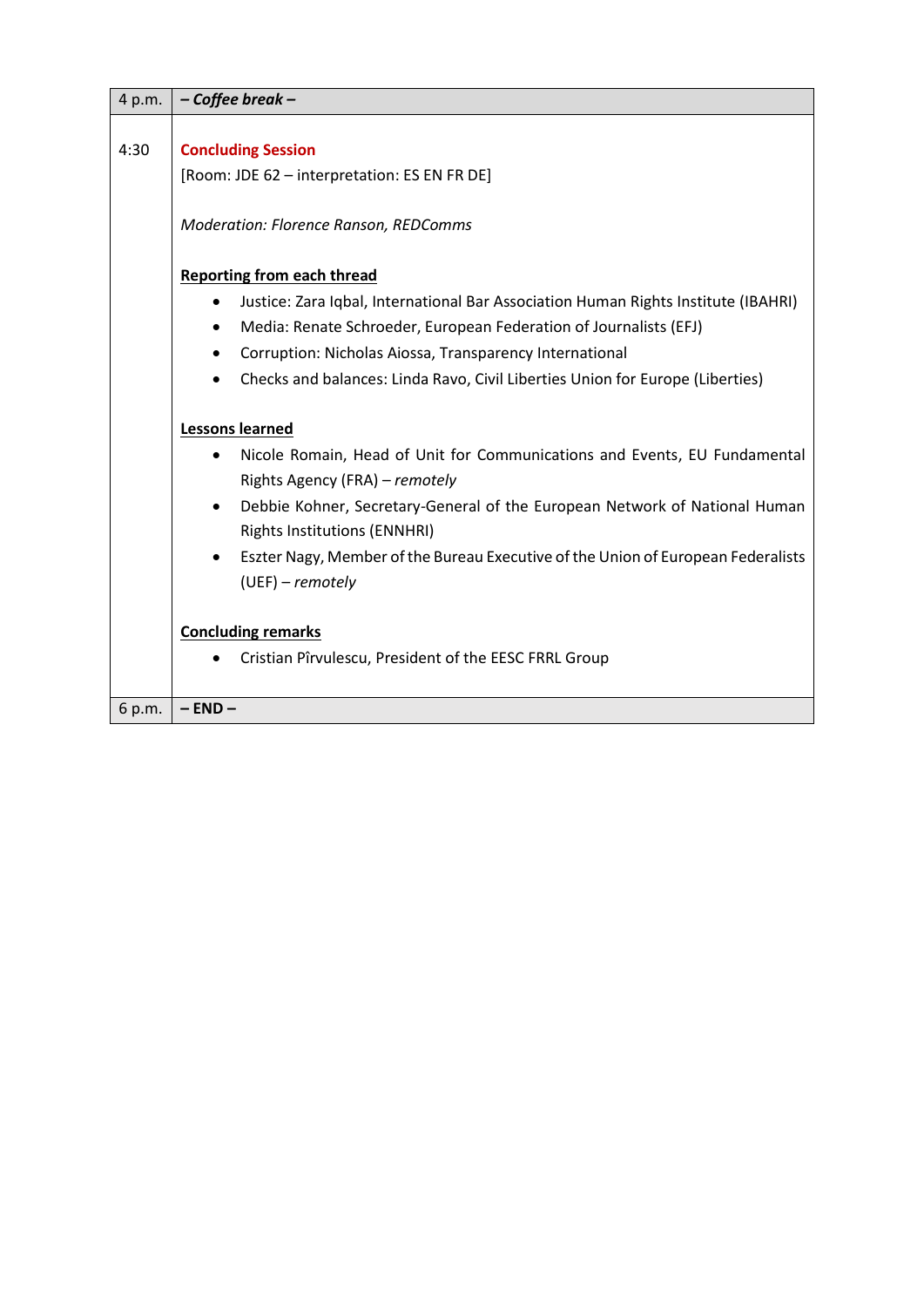#### **ANNEX**

### **Main trends in Europe: a discussion on national experiences and European perspectives**

This session will gather civil society representatives having experience about the four key themes that structure the EC Rule of Law Report (Justice, Corruption, Media, Checks and balances). For each of this themes, a representative of a pan-European network and of a national organisation will take part in an interactive discussion on trends in the EU, including on the basis of the first two EC Rule of Law Reports. Participants will be able to ask questions and share their own experience directly.

### **Parallel sessions**

The four parallel breakout sessions correspond to the four key themes that structure the EC Rule of Law Report (Justice, Corruption, Media, Checks and balances).

In each of the thematic parallel sessions, representatives of pan-European networks and national organisations will speak about their experiences and views on the theme. After this, a discussion will open amongst all participants, who are encouraged to share their own experiences, building on the previous exchanges as well as on the content of the EC Reports, the EESC Reports, and their own written input (which they can share in advance through the devoted [section on the EESC web page\)](https://www.eesc.europa.eu/en/sections-other-bodies/other/group-fundamental-rights-and-rule-law/frrl-trends-eu-member-states/report-country-visit-denmark-21-22-december-2020).

Rapporteurs will summarise each session in the following concluding session, highlighting the main trends put forward in the discussions but also possible perspectives resulting from experience sharing.

### **Possible questions for discussion in the parallel sessions**

### **Justice:**

What are the trends in the EU, with possible reference to the EC [September 2020](https://ec.europa.eu/info/policies/justice-and-fundamental-rights/upholding-rule-law/rule-law/rule-law-mechanism/2020-rule-law-report_en) and [July 2021](https://ec.europa.eu/info/policies/justice-and-fundamental-rights/upholding-rule-law/rule-law/rule-law-mechanism/2021-rule-law-report_en) Reports, the **EESC FRRL Group country visits**, and **contributions** by civil society?

- How to facilitate the best possible monitoring of the independence of justice? What are the methodology and key standards to consider taking into consideration various national traditions?
- Are there efforts to consolidate or undermine the independence of justice? What are the most solid safeguards?
- Are there early signs of drifts towards dependant justice? How to assess the relation between executive and legislative powers?
- How to build solidarity between independent judiciaries and the society before it is too late? How can CSOs better help the independent actors within dependent judiciaries?
- What are the concrete recourses for citizens in situations of judiciary drifting towards dependence?
- How to take up the challenge of awareness raising? How best to communicate on the key standards and importance of judicial independence to the general population?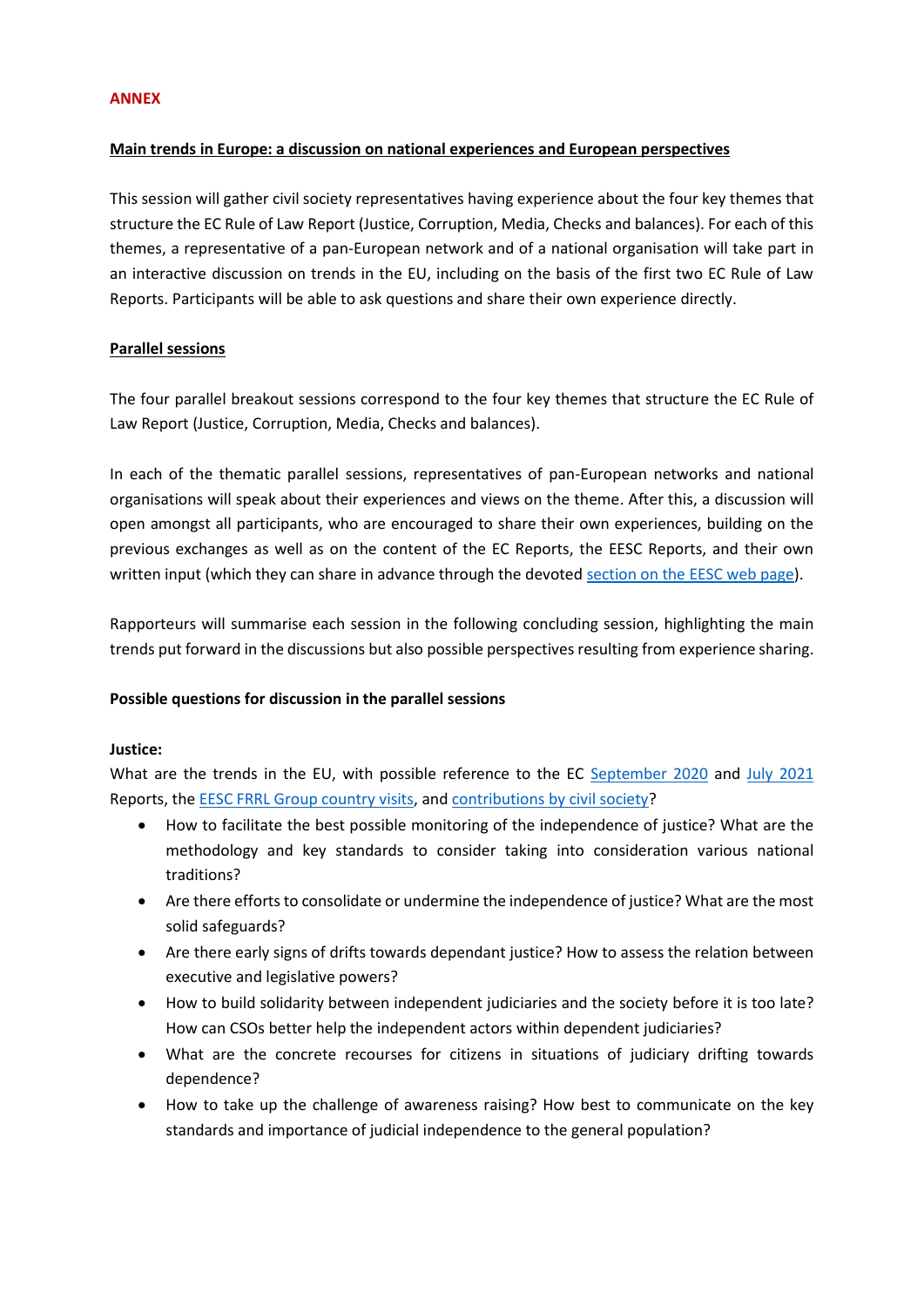## **Corruption:**

What are the trends in the EU, with possible reference to the EC [September 2020](https://ec.europa.eu/info/policies/justice-and-fundamental-rights/upholding-rule-law/rule-law/rule-law-mechanism/2020-rule-law-report_en) and [July 2021](https://ec.europa.eu/info/policies/justice-and-fundamental-rights/upholding-rule-law/rule-law/rule-law-mechanism/2021-rule-law-report_en) Reports, the [EESC FRRL Group country visits,](https://www.eesc.europa.eu/en/sections-other-bodies/other/group-fundamental-rights-and-rule-law/frrl-trends-eu-member-states/search-results?country=All&theme=All&year%5Bvalue%5D%5Byear%5D=&source=All&country_related=1) and [contributions by civil society?](https://www.eesc.europa.eu/en/sections-other-bodies/other/group-fundamental-rights-and-rule-law/frrl-trends-eu-member-states/search-results?country=All&theme=All&year%5Bvalue%5D%5Byear%5D=&source=5795&country_related=2)

- How to appropriately combine tools of various nature (legal/societal, prevention/sanction, etc) in national strategies adapted to various situations?
- How to create a culture that disincentives corruption? How to increase the dissuasive effect of criminal prosecution and sanctions?
- What methodologies can be shared in the areas of monitoring of corruption and conflicts of interests at national and local levels?
- How to build strong societal responses amongst the judiciary, the media, civil society before the plague of corruption and related threats neutralises the watchdogs?
- How to ensure that the necessary anti-corruption, transparency and integrity frameworks are in place for the proper implementation of the EU recovery funds and budget?
- How to take up the challenge of awareness raising? How to measure and communicate on the societal impact of corruption and how to make it a central issue?

### **Media:**

What are the trends in the EU, with possible reference to the EC [September 2020](https://ec.europa.eu/info/policies/justice-and-fundamental-rights/upholding-rule-law/rule-law/rule-law-mechanism/2020-rule-law-report_en) and [July 2021](https://ec.europa.eu/info/policies/justice-and-fundamental-rights/upholding-rule-law/rule-law/rule-law-mechanism/2021-rule-law-report_en) Reports, the EESC FRRL [Group country visits,](https://www.eesc.europa.eu/en/sections-other-bodies/other/group-fundamental-rights-and-rule-law/frrl-trends-eu-member-states/search-results?country=All&theme=All&year%5Bvalue%5D%5Byear%5D=&source=All&country_related=1) and [contributions by civil society?](https://www.eesc.europa.eu/en/sections-other-bodies/other/group-fundamental-rights-and-rule-law/frrl-trends-eu-member-states/search-results?country=All&theme=All&year%5Bvalue%5D%5Byear%5D=&source=5795&country_related=2)

- What are the early signs and coping strategies to address the shrinking space for independent media and independent journalists?
- How can a journalist build a defence and keep working when facing threats, attacks and hostile law suits?
- What alliances can be built between independent media and the rest of the society?
- What methodologies, tools and objectives can be shared in relation with fact checking and tackling disinformation and 'infodemics'?
- How to raise awareness on media education, including the differentiation between facts and opinions?
- How to support an open access to quality and factual information? How to encourage quality citizen journalism? How to support new economic models for journalists and media?
- How have the media economic model been impacted by phenomenon like digitalisation, market concentration, COVID-19?

## **Checks and balances:**

What are the trends in the EU, with possible reference to the EC [September 2020](https://ec.europa.eu/info/policies/justice-and-fundamental-rights/upholding-rule-law/rule-law/rule-law-mechanism/2020-rule-law-report_en) and [July 2021](https://ec.europa.eu/info/policies/justice-and-fundamental-rights/upholding-rule-law/rule-law/rule-law-mechanism/2021-rule-law-report_en) Reports, the [EESC FRRL Group country visits,](https://www.eesc.europa.eu/en/sections-other-bodies/other/group-fundamental-rights-and-rule-law/frrl-trends-eu-member-states/search-results?country=All&theme=All&year%5Bvalue%5D%5Byear%5D=&source=All&country_related=1) and [contributions by civil society?](https://www.eesc.europa.eu/en/sections-other-bodies/other/group-fundamental-rights-and-rule-law/frrl-trends-eu-member-states/search-results?country=All&theme=All&year%5Bvalue%5D%5Byear%5D=&source=5795&country_related=2)

- Has COVID-19 had lasting consequence on balance of power and the scrutiny role of the parliament, independent national human rights organisations, and civil society?
- Are there examples of rushed and urgency law making processes?
- Are there ongoing constitutional reform processes that would endanger checks and balances?
- Are legislative processes transparent and inclusive of civil society (including social partners)? Do they entail the necessary consultations and impact assessments?
- Can sensitive topics be the object of opened and free debate?
- Are there signs of shrinking space for civil society? If so, how to recognise them?